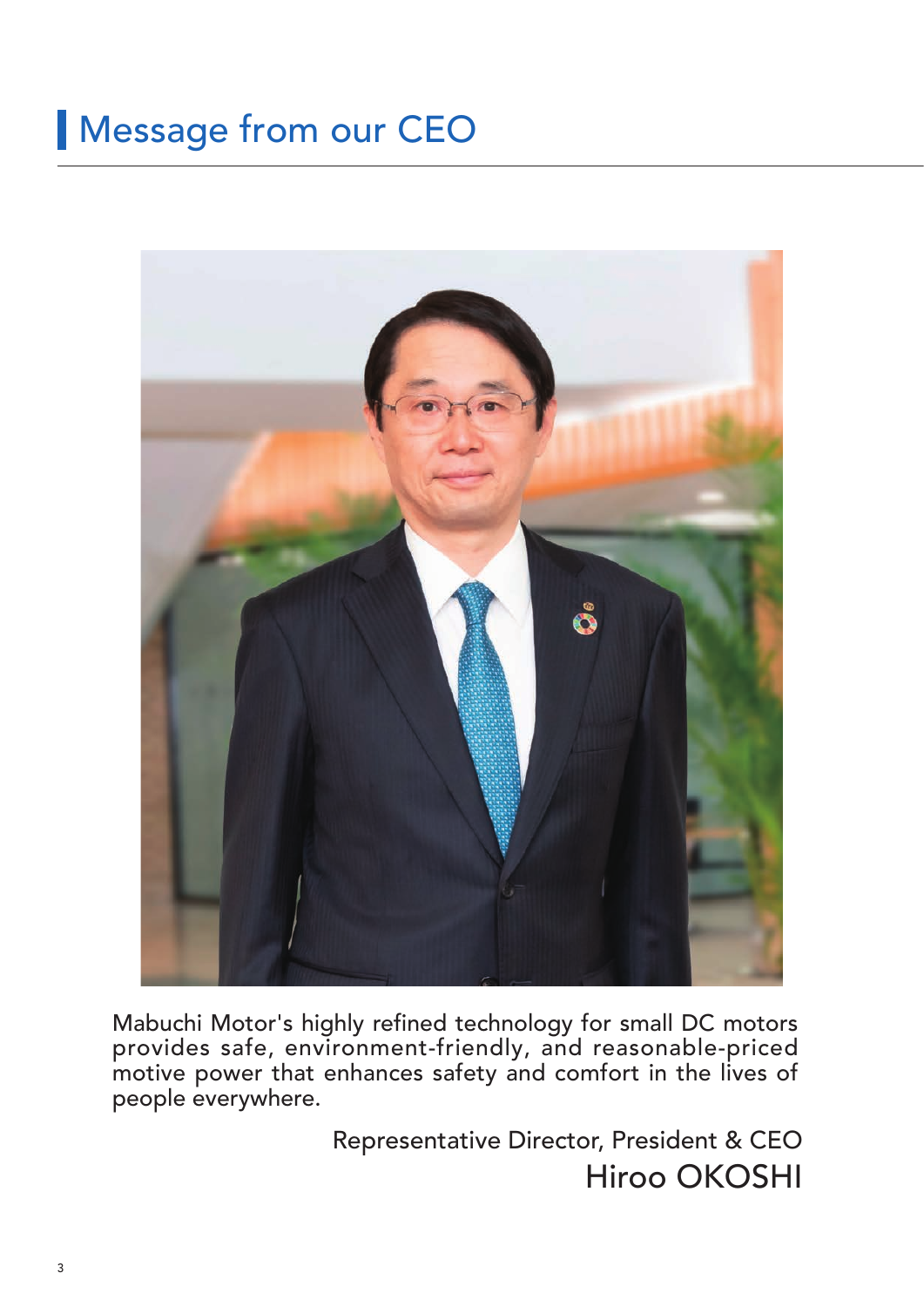# **Looking back on 2020**

#### Expanding future businesses

In 2020, although we faced many difficulties caused by the spread of the COVID-19 around the world, all of our employees pulled together to overcome the ongoing crisis. At each of our facilities around the world, we were quick to procure masks, disinfectants, thermometers and other critical safety equipment, and to implement thorough safety measures to control the spread of infection. On the business end we delivered, in an incredibly short time, air purifier motors designed for vehicles transporting COVID-19 patients, earning an Excellent Supplier Award from the customer. For me, this is a clear manifestation of the Mabuchi Management Vision in action, and a direct practice of our core Management Principle: Contributing to International Society and Continuously Increasing our Contribution. We communicate both of these to our employees all over the world, and they have taken firm root in our corporate culture.

 Our company, founded in 1954, attained a milestone in 2020 with cumulative production and sales of more than 50 billion motors. We aim to keep accelerating our growth through high-quality teamwork and wise adaptation to changes in the environment, all the while practicing our Management Principles and Markers.

For the fiscal year ending in December 2020, with the spread of COVID-19 infection depressing global economic activity, consolidated sales reached ¥116.432 billion (down 11.7% from the preceding fiscal year) and operating income was ¥12.9 billion (down 26.5% from the preceding year). However, from the second half of the fiscal year and onwards, we saw a recovery in the automotive component market. In addition, we've made good progress toward future business expansion. In terms of production, our factory in Poland, the first production base we've established in Europe, has begun mass production. Meanwhile, the productivity and profitability of the Mexico factory has improved significantly. As for sales, we moved fast to accommodate changes in the competitive environment for power window motors and were awarded new orders from two Japanese automobile manufacturers. We proceeded to the final stage of obtaining certification (\*) for the third major North American automobile manufacturer. All of these factors enabled us to lay the groundwork for future growth after 2021. (\*Update: Certification obtained in January 2021.)

### "Long-Term Management Policy" and "Mid-Term Management Plan"

Announcement for "Long-Term Management Policy" and "Mid-Term Management Plan" ending in 2023

The "Long-term Management Policy" announced in February 2021 sets out our longer-term goals - on about a 10-year time horizon - and our policy to realize these in alignment with our core Management Principle. As a member of global society, we will continue and expand our contribution to the happiness of "all stakeholders." The "Mid-Term Management Plan" covers the first three years of the "Long-Term Management Policy," until the end of 2023, indicating priorities and actions to take during that period. It is a performance guide designed to ensure that we attain average annual sales growth of 8% to 10%, an operating profit margin of 15% or higher, and ROIC of 12% or higher. Our Long-Term Management Policy also aims to maintain the same high growth rate during the next 10 years.

 To maintain this high growth rate, we will center our investment on our world-leading small motors. Using our accumulated technologies and know-how as a dedicated motor manufacturer, we will offer new problem-solving products, revolutionize technology, and expand the applications of our products. We have a history of successfully adapting our portfolio of applications, from toy centers to audio centers to automotive components. Going forward, we will continue to identify key needs for small motors that to emerge as society and times change, and expand the number of applications for their use. For example, we are focusing on developing and selling brushless motors for Collaborative robots(Co-bot) and light electric vehicles for transportation in factories.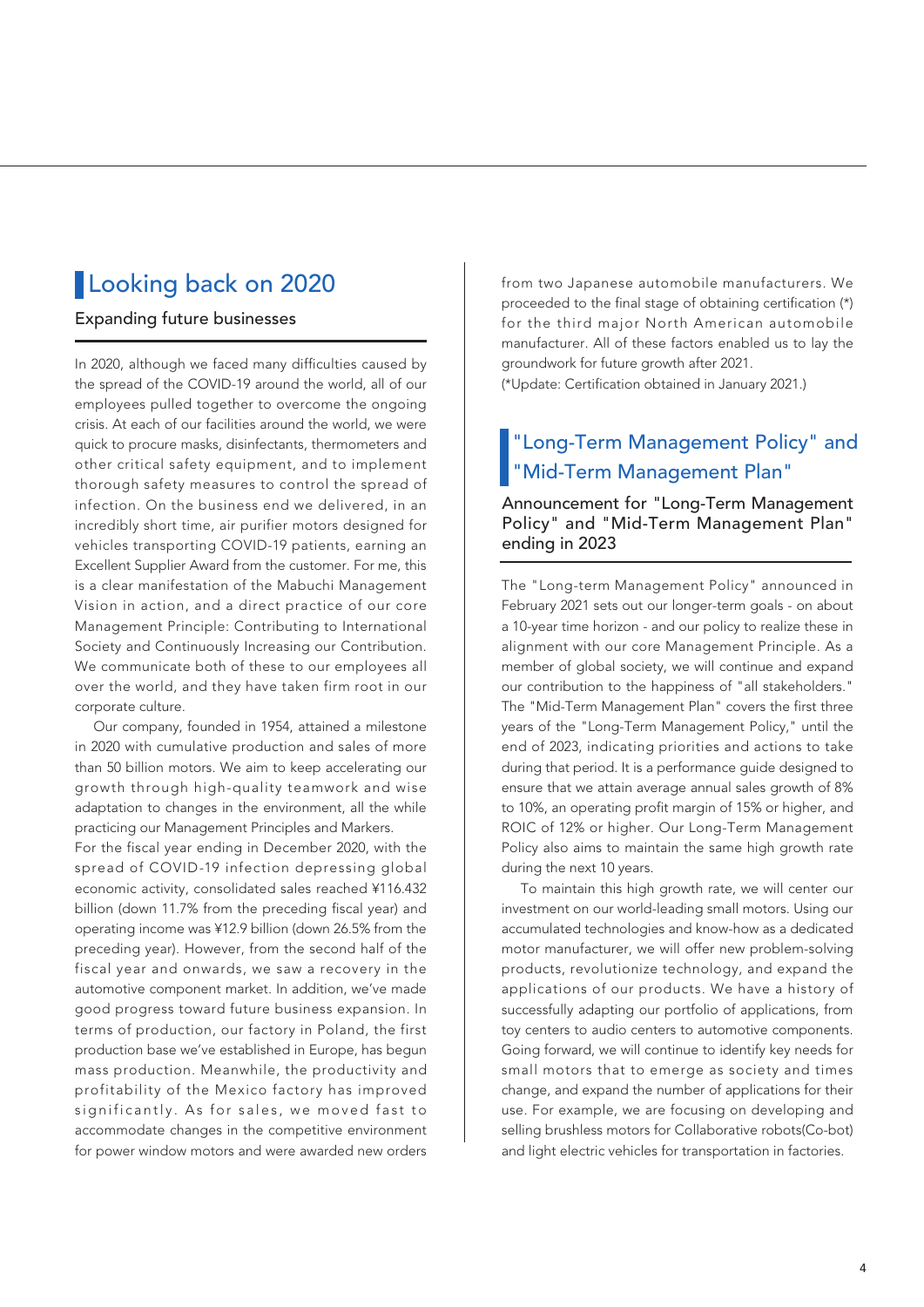# **Message from our CEO**

# "Unitization" and "Solution Proposals"

Grasping customer's needs ahead of time to drive value

While expanding our business to the automotive component market, we have also promoted the unitization of attaching peripheral parts to our motors. Our policy of not interfering with our customer's business domain will not change; however, for efficiency more customers are asking us to provide motors integrated with peripheral parts as a single unit. By increasing the value of the products we provide to our customers, I believe that our profitability will improve, too, as a result.

 Because unitization has deepened our understanding of issues facing customers in their various applications, we've been able to propose and provide solution proposals that expand business opportunities and add value to customers. One of our greatest strengths is our capability to provide quality backed by superior technology in small motors at a reasonable price, including in brushless motors. We have been developing brushless motors for a long time, but now are focusing on applications of these where future growth is expected and where major technological innovation is expected on the customer side. Compared to brush motors, brushless motors have a longer life, higher speed, and lower noise level. The wide range of standard products we offer, from general-



purpose products to high-end products, including brush motors and brushless motors, is another strength supporting our solution proposal capabilities. As we've done consistently over time, we will anticipate the needs of society and of our customers to provide solutions that leverage our strengths and accelerate our growth through the success and expansion of our customers' business.

# Mabuchi's Standardization **Strategy**

Standardized products for each application can meet differing requirements

The ideal version of our conventional "standardization strategy" was to have one product be used for all applications - consumer and industrial devices as well as automotive components. These days, the basic idea is to make a standardized product for each application, selecting applications that have a certain market size, or are expected to expand in the future, and offer one or two standard models for those applications. Although the tradition in the automotive industry has been customization, we have continued to develop competitive standards and offer them to our customers. What made us successful in our standardization strategy was that our request of our customers to compare our standard products with the products that they'd already adopted. Having done so, our customers came to know that our standard products are small, lightweight, high quality, and low cost compared to the products our customers were using. I believe this is the reason why we are now seeing new applications for our products increasing. We will keep developing products to meet our customers' needs so that our products can be recognized as standard not only for automobile equipment but also for consumer and business equipment, areas where we'd like to expand in the future.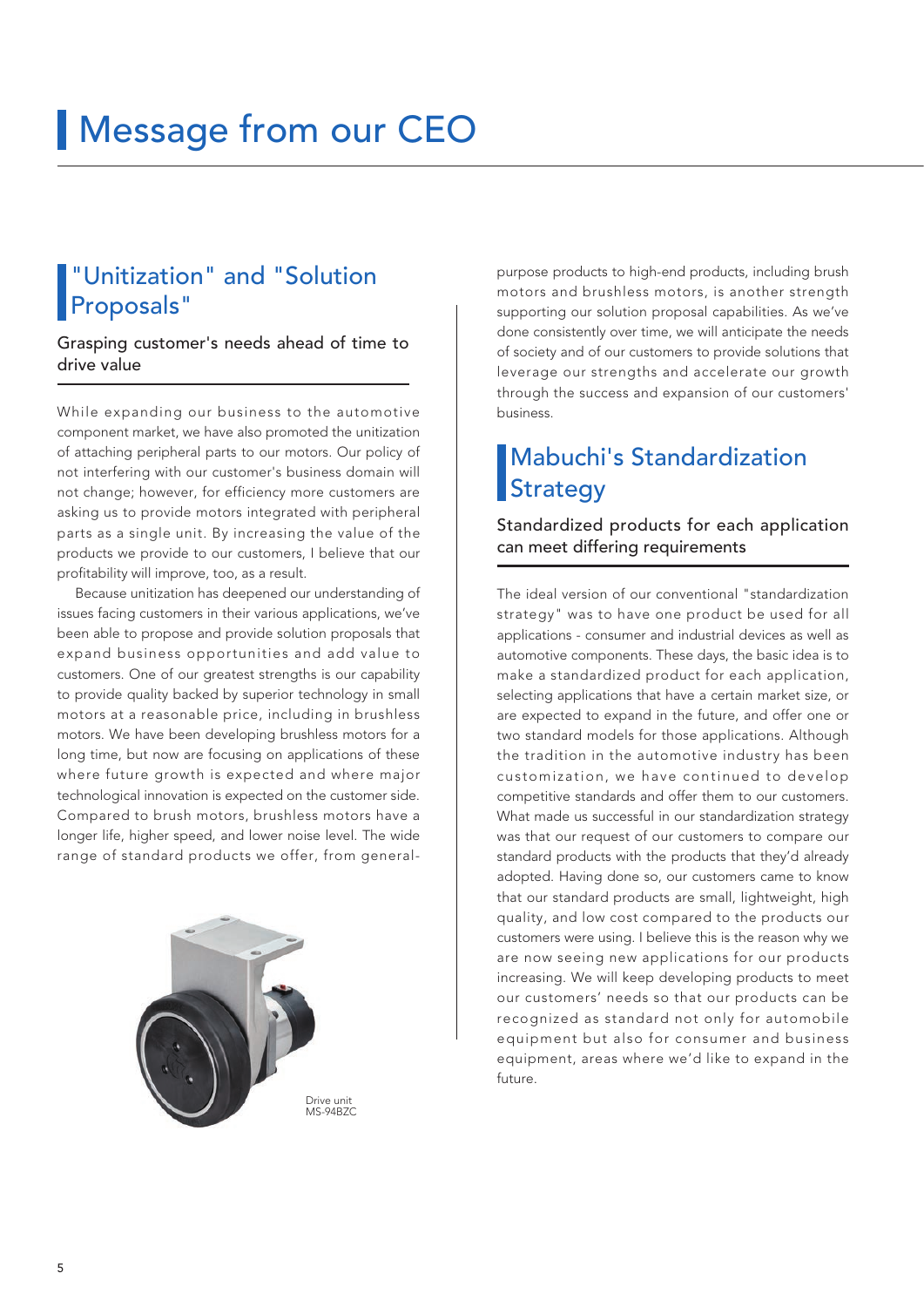# **Entering new Business Areas**

New frontiers such as CASE and MaaS in the automotive industry

CASE and MaaS must be safe, environmentally friendly, comfortable, and convenient. We can expect such safety features to expand in the future - for example, haptics that vibrate the steering wheel when danger is detected, a parking brake that engages firmly regardless of your arm strength, and seatbelt pretensioners to brace your body in a collision. Until recently, power seats were used mainly for reclining the seat or moving the seat forwards or backwards, but as automobiles strive for improved safety and comfort, new functions will be needed. We expect that the number of motors needed will also increase and will focus on these promising areas. Even with the current shift from gasoline vehicles to EVs (electric vehicles), the need for these motors will not change much, and we do not expect a significant impact on the large global market share of our side mirror motors and door lock motors. We believe that electric vehicles will have a positive impact in providing new uses for motors, but will have little or no negative impact.

# Strengthening the Foundation of Business Management

#### A long-term perspective

As we work to achieve our long-term vision, we strengthen our management base continuously. The global five-pole business structure we are creating is coming online with our Poland factory, the first production base in Europe, having begun mass production in October 2020.

 Our policy of "local production for local consumption" guides us to procure materials for products to be manufactured and sold locally. It enables us to ensure a stable supply for customers, and to promote solution



proposals that solve problems specific to our customers. In the past few years, we've made major investments to establish factories in Mexico and Poland. To pursue our return on these capital investments, we have adopted ROIC as a business management index. We have three major objectives in adopting ROIC into our corporate group: (1) reinforce the importance of ensuring suitable profits, (2) emphasize the continued increase of sales and profits as a result of our contribution to society, and (3) optimize the efficient use of invested capital. By using the ROIC tree, we make everyone in the group actively aware of the connection between ROIC and the performance of all the organizations and employees in our corporate group. All of these are part of our "Groupwide participation in ROIC management," which entails reassessing how to use funds, our inventory and manufacturing steps for parts and products, and time utilization for high-efficiency business management. We are improving efficiency also through our IT infrastructure. The end of 2021 will be a break for ERP (enterprise resource planning). Going forward, we will work to strengthen the connections between regional bases of operation and to improve management efficiency through global response and business reforms in line with the relevant growth stage of our business.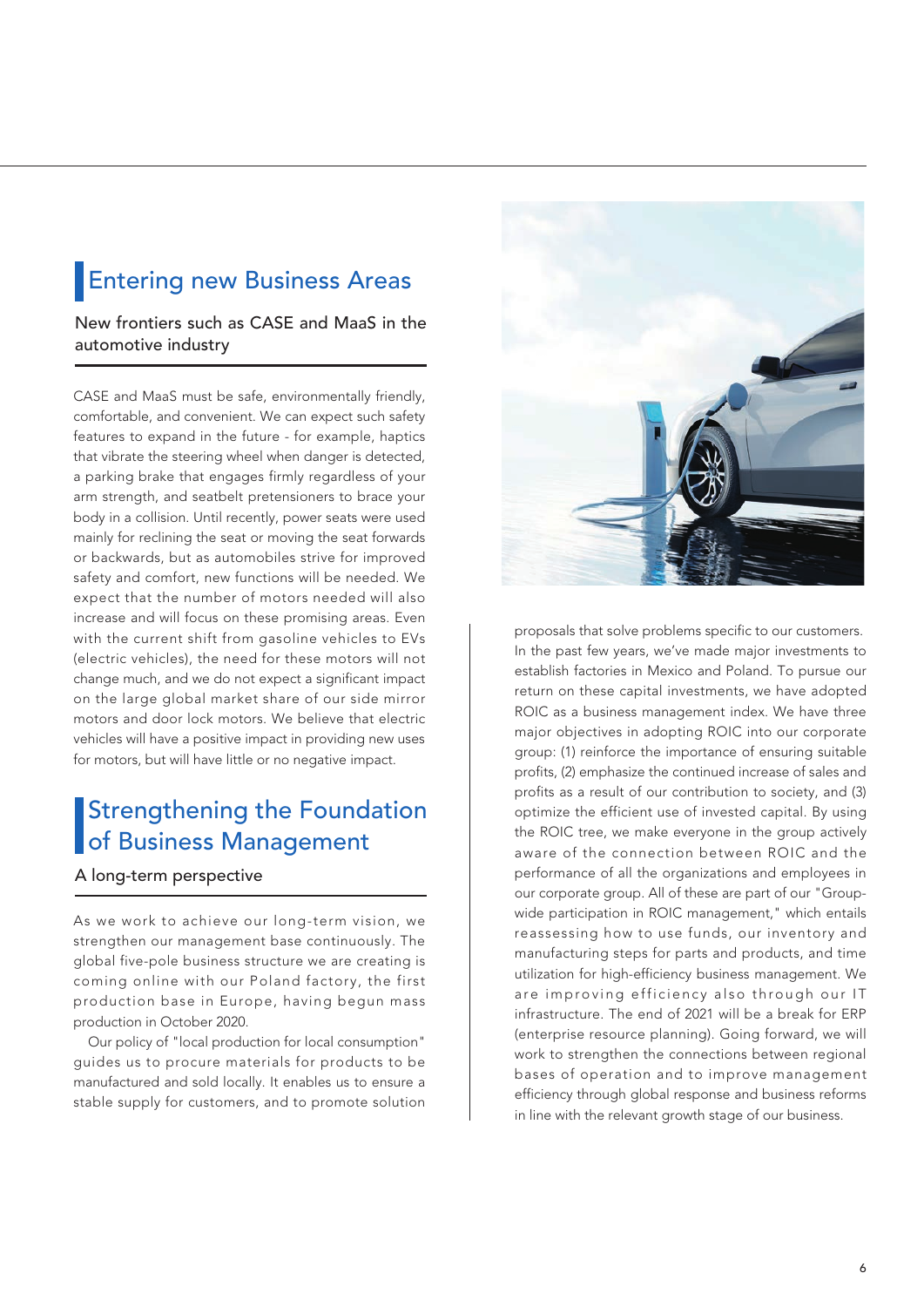# **Message from our CEO**

# Mid-term Sustainability **Targets**

#### Sustainability targets align with our Management Principle

Mabuchi Motor has a history of strong envisioning. The company's first president, Kenichi Mabuchi, suffered serious burns when he tried to move a model steamship as a child, and thought: "for children around the world, I want to produce motive power that can be enjoyed safely." Somewhat later, Takaichi Mabuchi, the second president of Mabuchi Motor, voiced his aim "to supply better products at a lower price and in a stable manner." That desire has been passed down to the present day. Going forward, we will continue to contribute to a safe and comfortable life for all by providing safe and environmentally friendly power at low cost through the refined technology of small DC motors.

 Our company's vision and purpose are directly applicable to helping the world meet the UN's Sustainable Development Goals (SDGs). To make our contribution to this effort tangible, we've identified a set of important sustainability goals. In our announced Mid-Term Management Plan, we set specific "Mid-Term Sustainability Targets." The progress of our sustainability activities toward these targets is monitored by our



Sustainability Committee, chaired by our President and reported to the Board of Directors. In March 2021, we announced our support for TCFD to further strengthen our efforts to address climate change by formulating and implementing more and more effective measures to reduce greenhouse gas emissions. In the realm of corporate governance, we have reviewed the remuneration system for company directors (excluding external directors and auditors) and incorporated the sustainability targets as one of the evaluation indexes for medium-term incentive compensation. We did so to emphasize that our commitment to the SDGs is part of increasing our corporate value as set out in the Mid-Term Management Plan.

## Cultivating Our People under the Long-Term Management **Policy**

#### The employee mindset is key

To advance our business activities in line with our vision and strategy, and to promote the sustainable growth of our company, fostering the right mindset within our employees is key. As we state in our Management Markers, our people are our most precious resource. Until now, Mabuchi Motor has grown its business and

> gained customer trust through rapid and reliable responsiveness to customer requests. To reinforce the trust we have cultivated, we must undertake to anticipate our customers' needs more actively and to present proposals for high-value products.

> We must also take a wider perspective on our global role, for example through the SDGs framework and other social efforts. Naturally, looking only within the company will limit our ability to seize change and develop new ideas. We are strengthening dialogue and exchange for discussion and ideation between our company, the policy world, and academia. Moreover, diverse perspectives are vitally important: with 100% of our production and 90% of our sales taking place outside Japan, we know that a global perspective is more important than ever. To foster a global mindset within our ranks, we will initiate more personnel exchanges with overseas bases and